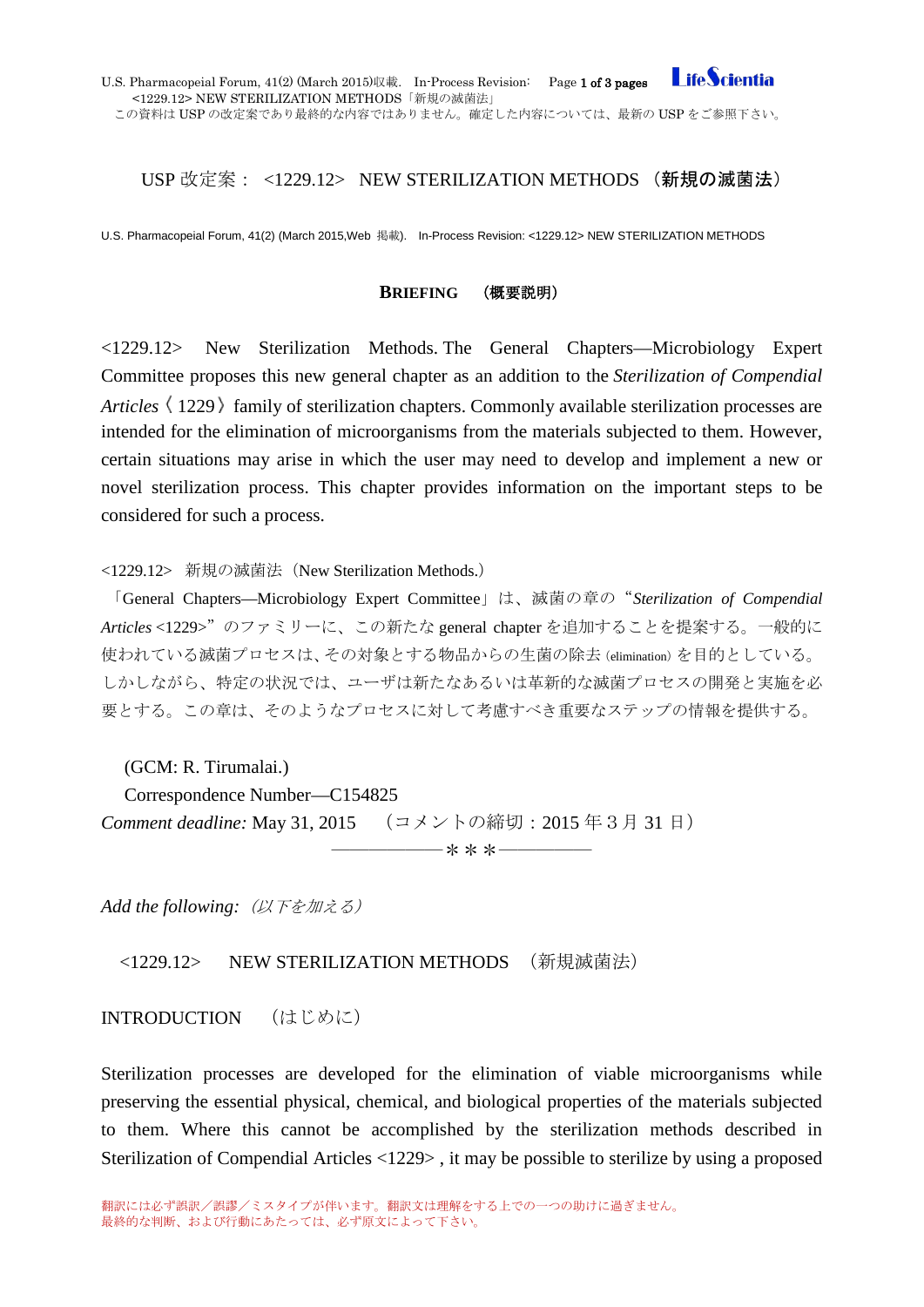**Life**Scientia U.S. Pharmacopeial Forum, 41(2) (March 2015)収載. In-Process Revision: Page 2 of 3 pages <1229.12> NEW STERILIZATION METHODS「新規の滅菌法」 この資料は USP の改定案であり最終的な内容ではありません。確定した内容については、最新の USP をご参照下さい。

method not commonly used. When doing so, it is the end user's responsibility to demonstrate that the proposed new method can be used safely.

滅菌プロセスは、それを受ける物品の物理的、化学的、および生物学的性質を保存しながら、一方 で生菌(viable microorganisms)を除去するように開発がされている。公定書収載の滅菌法<1229>ではこれ を達成できないのであれば、提案されている方法(一般的には使用されていない方法である)を使 用することによって、滅菌することが可能となるかも知れない。そのように行った場合、その提案 された新たな方法が安全に使用できることの証明は、エンドユーザー(訳注:その滅菌法の使用者)の責任 である。

## POINTS TO CONSIDER FOR A NEW STERILIZATION METHOD

(新たな滅菌法に対して考慮すべき事項)

The major steps in the implementation of a new sterilization method include the following:

新たな滅菌法の実施にあたっての主要なステップには、以下の事項が含まれる:

- A literature review to identify supportive information on the proposed method 提案された方法の裏付け情報を識別(identify)するための文献のレビュー
- Elimination of any established method through experimental evidence and/or comprehensive literature review of any materials used 実験による証拠 (experimental evidence) および/または 使用されるマテリアル (materials) についての広

汎な文献ついてのレビューを通して、ある確立された方法(any established method)の排除 (訳者注:意味不詳。候補となるいくかの新規の滅菌法を、消去法で候補を絞り込むことを述べていると思われる)

- Identification and confirmation of reproducible lethality against a broad range of microorganisms, including bacterial spore-formers 芽胞形成菌を含む、広範囲の微生物に対して再現性ある致死性(reproducible lethality)を持つことを特 定(identification)し、確認(confirmation)する
- Identification and definition of critical process parameters necessary to ensure sufficient lethality. The effective range of these parameters should be explored to identify necessary conditions for the proposed sterilization process. Among the parameters to be considered, depending upon the nature of the process under consideration, are process dwell time, temperature, concentration, energy or power, and relative humidity. This evaluation should include positive and negative controls to ensure that the proposed method is in fact